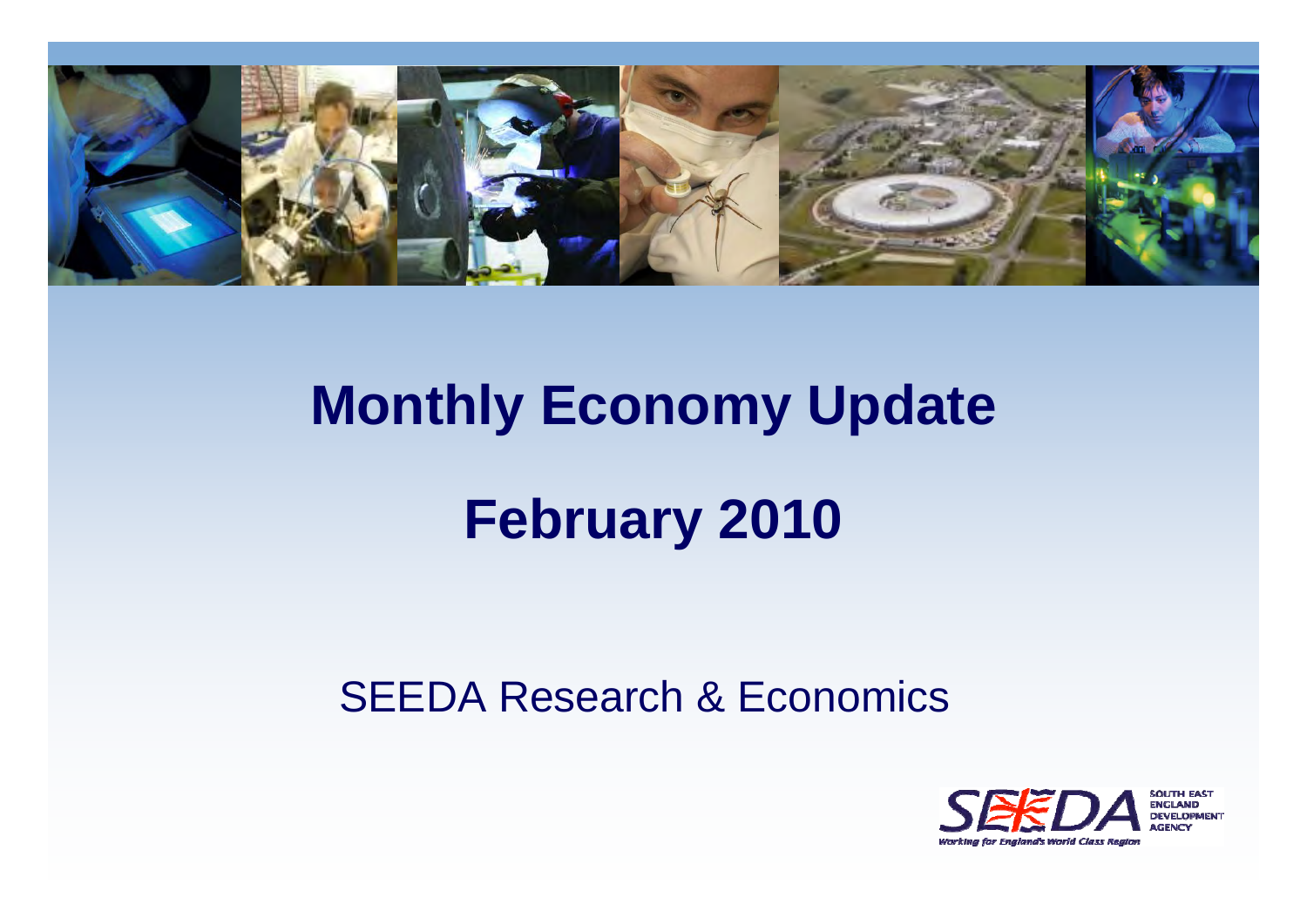# **Agenda**

## **Overview of the current state of the economy and the labour market**

#### Claire Hann and Ivan Perkovic

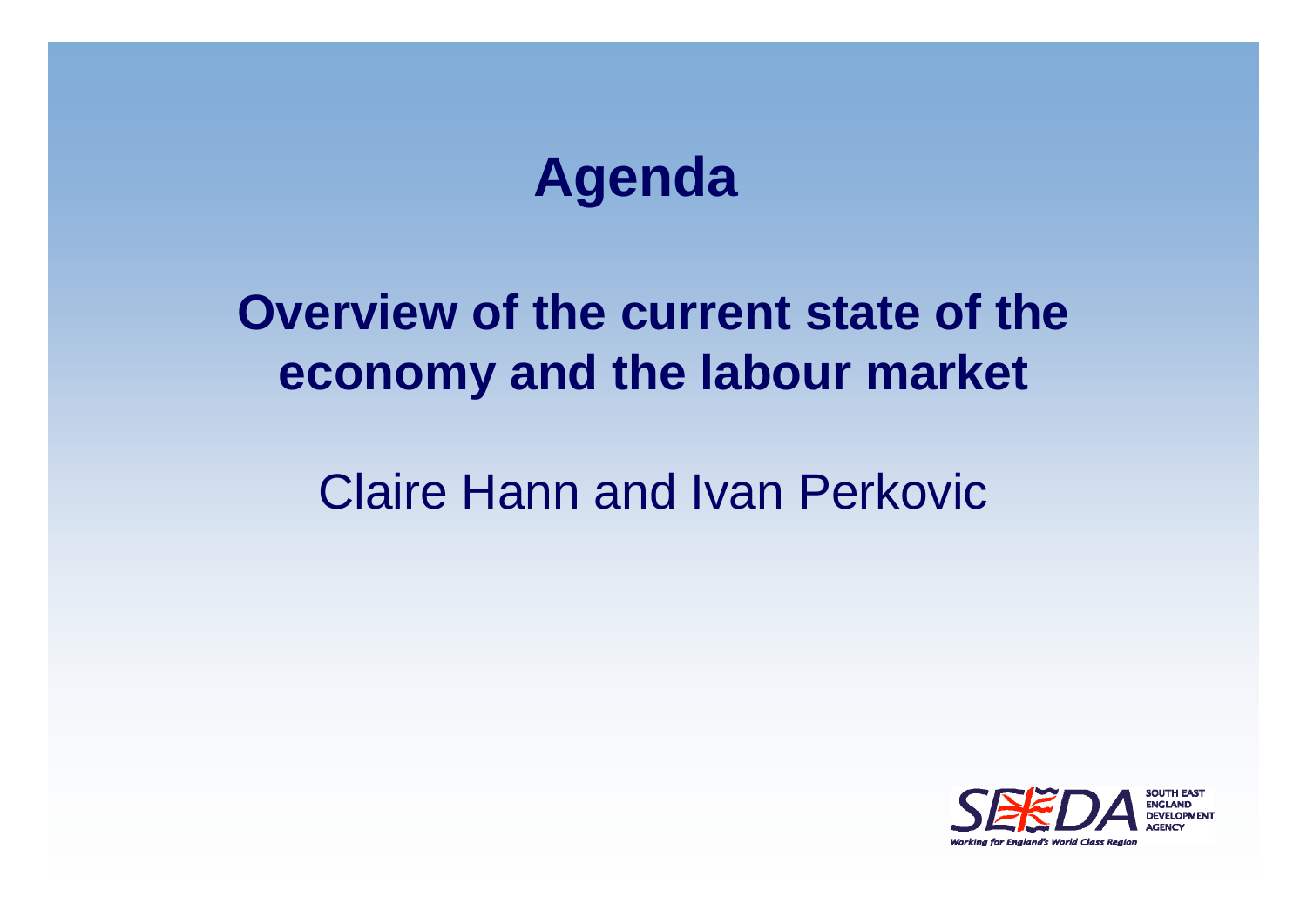#### **Economic growth returns**



- •The economy grew in 2009Q4, but only by 0.1%.
- •No sector showing signs of sustained growth.

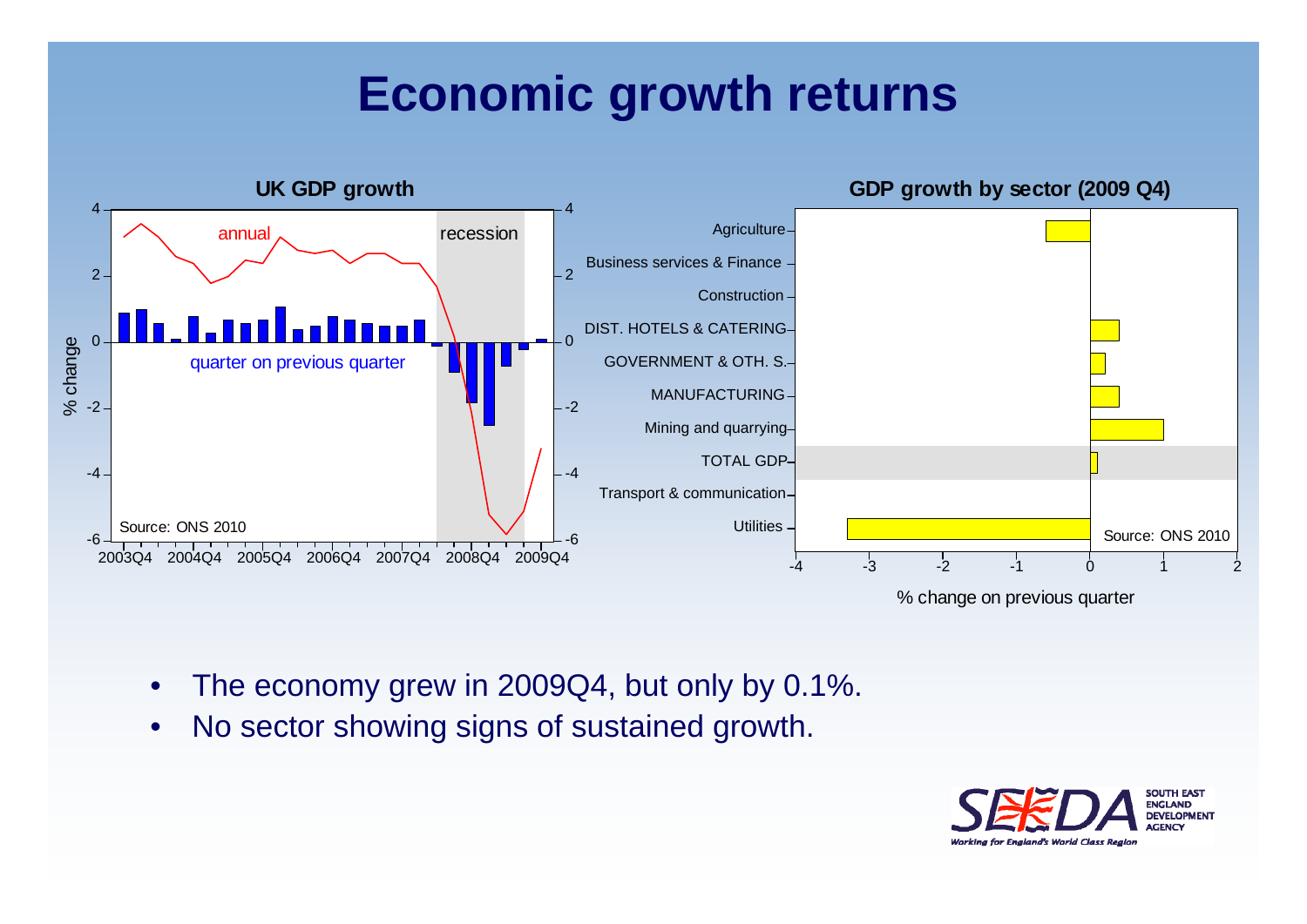#### **Recovery underway in the South East**

**Business Activity and New Orders - South East**



- $\bullet$  Strong growth in business activity in 2009Q4, but less useful as <sup>a</sup> leading indicator of GVA growth.
- $\bullet$ Growth in new orders is encouraging

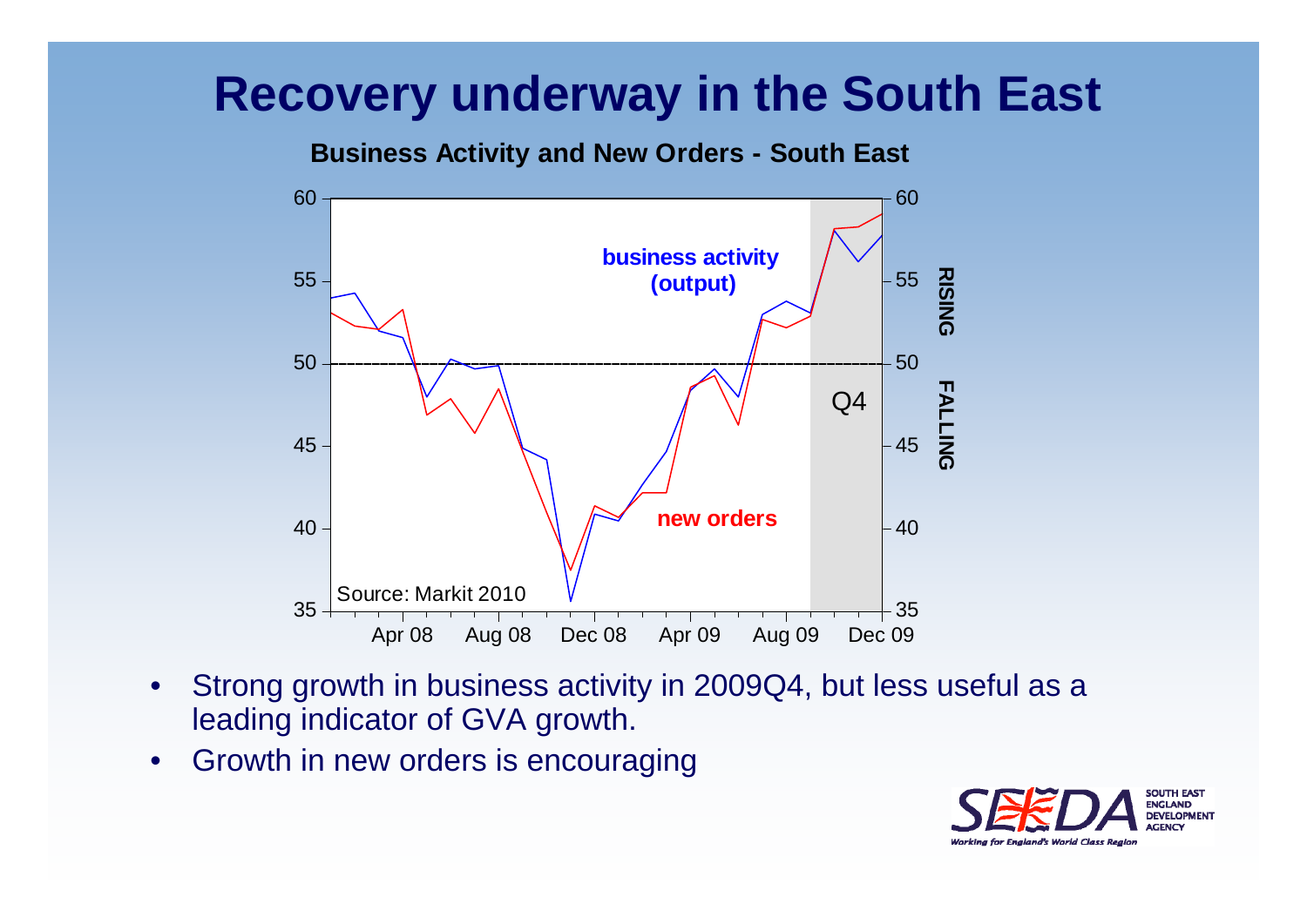#### **The longest and deepest post-war recession**



 In 1980's output fell 4.8%. In 1990's it fell 2.6% and in 2008-09 it has fallen 6.2%.

•

 $\bullet$  Six quarters of falling output but 2.5 years (10 quarters) of lost output growth.

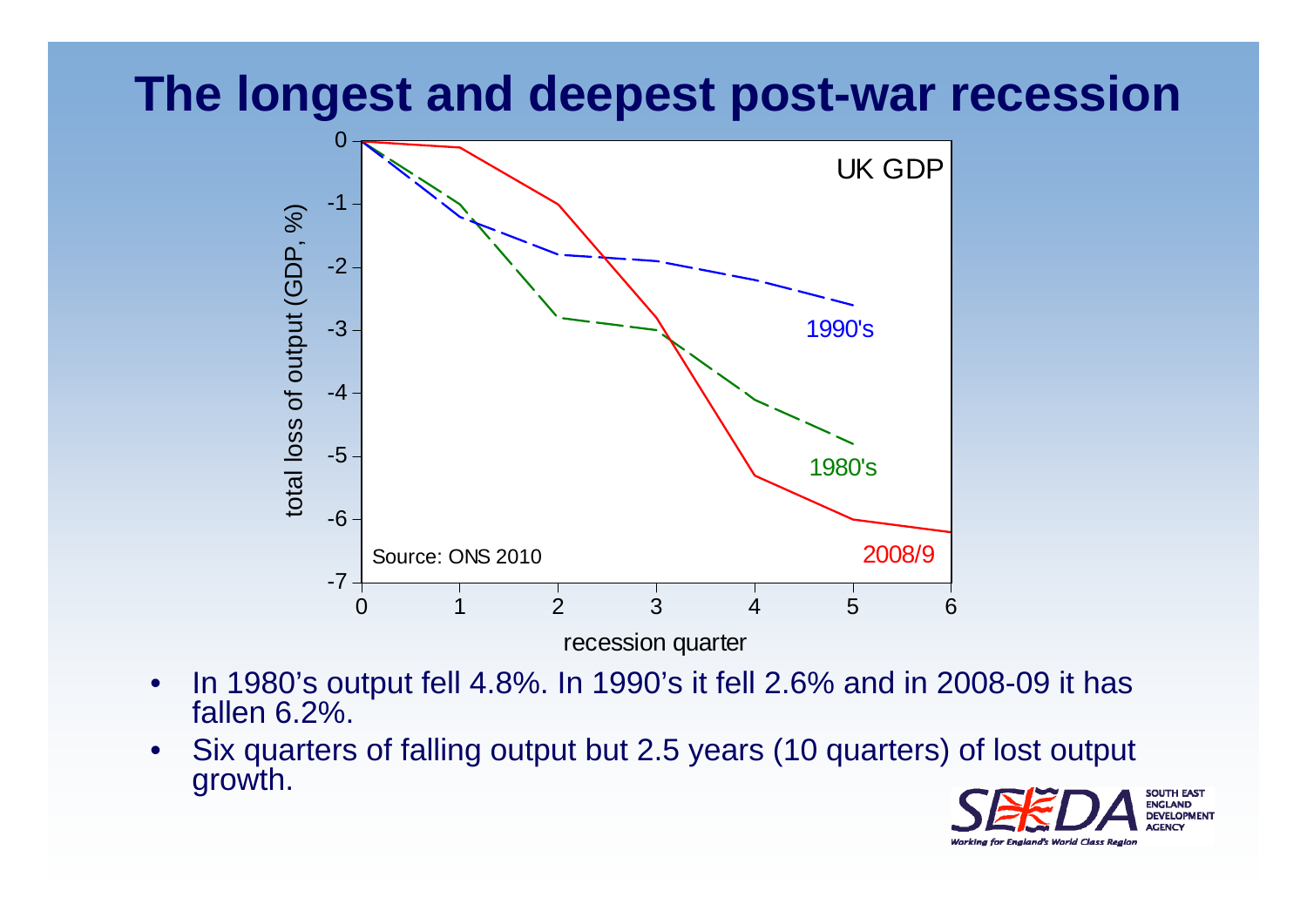## **Growth has returned-What shape will the economic recovery be?**



- •History - sluggish recovery after 1990's.
- • Independent projections - GVA growth per annum over next decade projected to be some 0.7% lower than in the past.

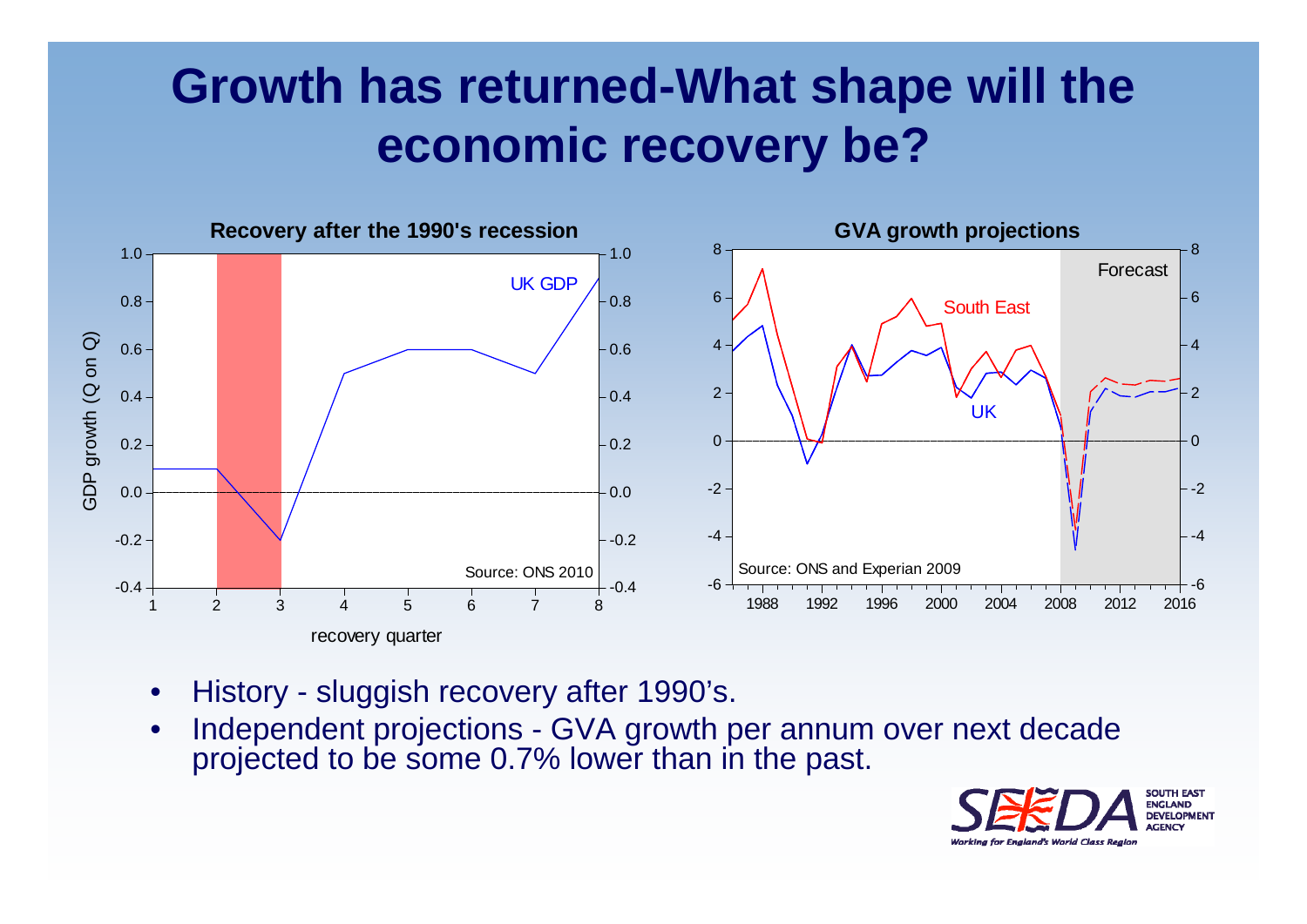## **Where will the growth come from?**



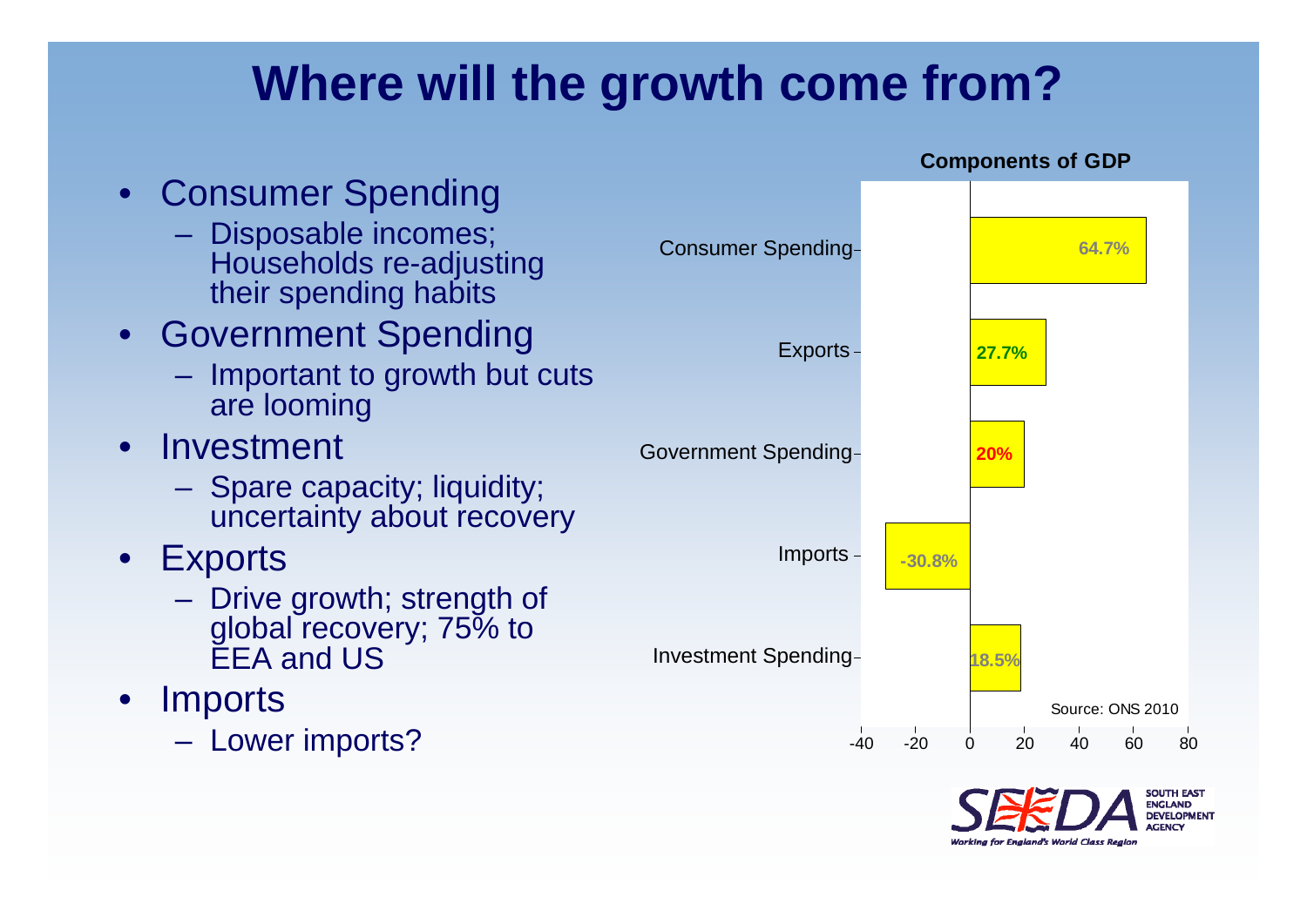#### **Business outlook - South East (South East Business Survey, Feb 2010 - forthcoming)**

**Over the next 3 months do you expect the business climate in which your business operates to generally improve, remain stable, or get worse?**



- •Business optimism has improved over the past 12 months.
- •Businesses remain cautious

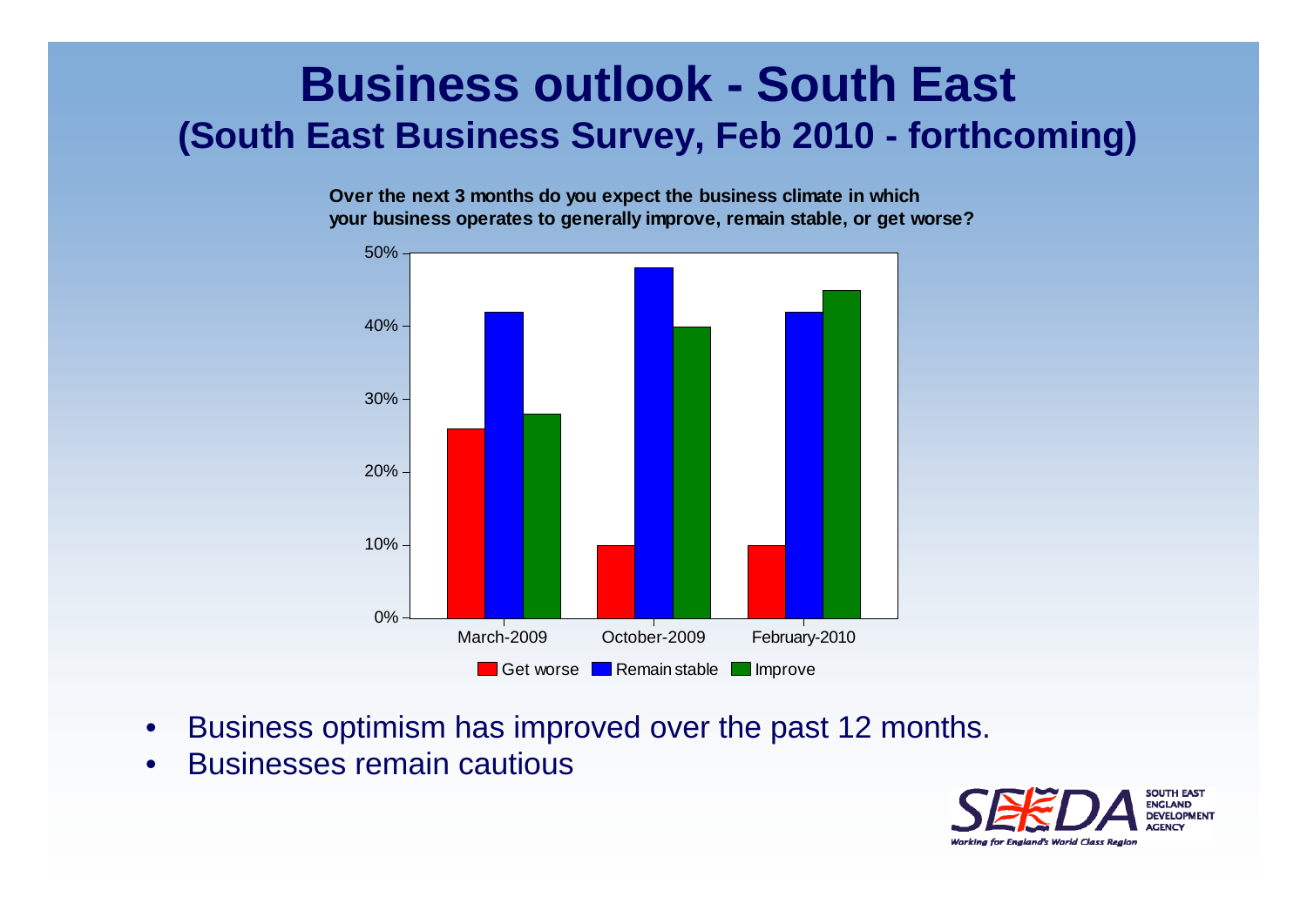## **Has the labour market performed better than expected?**



- • Employment falls for four consecutive quarters and by 2.6 percentage points
- • Spare capacity in the economy – employment not forecast to return to pre-recession levels before 2012.

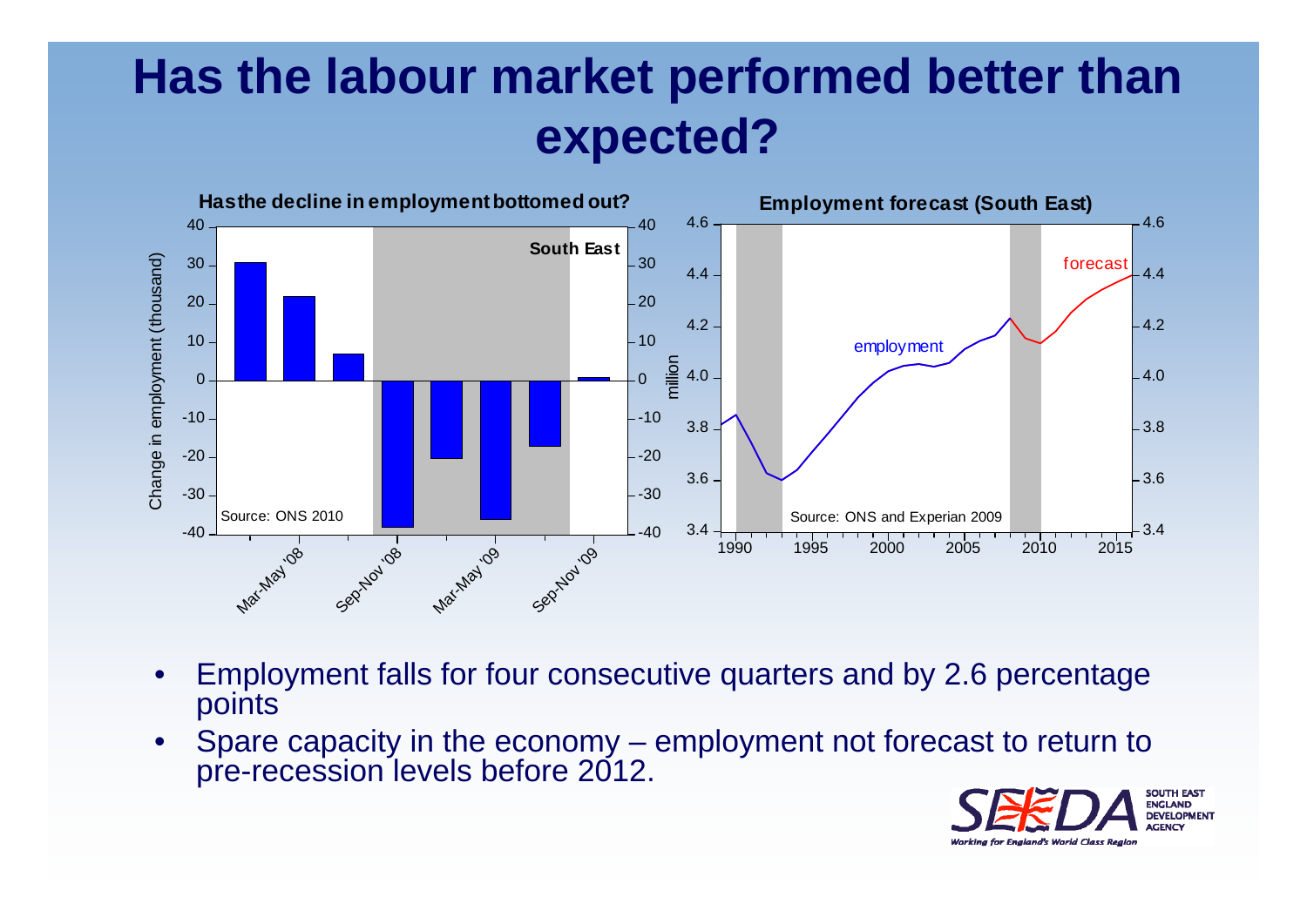## **Unemployment more resilient than in 1990s?**



- $\bullet$  On a broader measure unemployment is still rising and is forecast to increase in 2010.
- • Unemployment not forecast to return to pre-recession levels before 2013-14

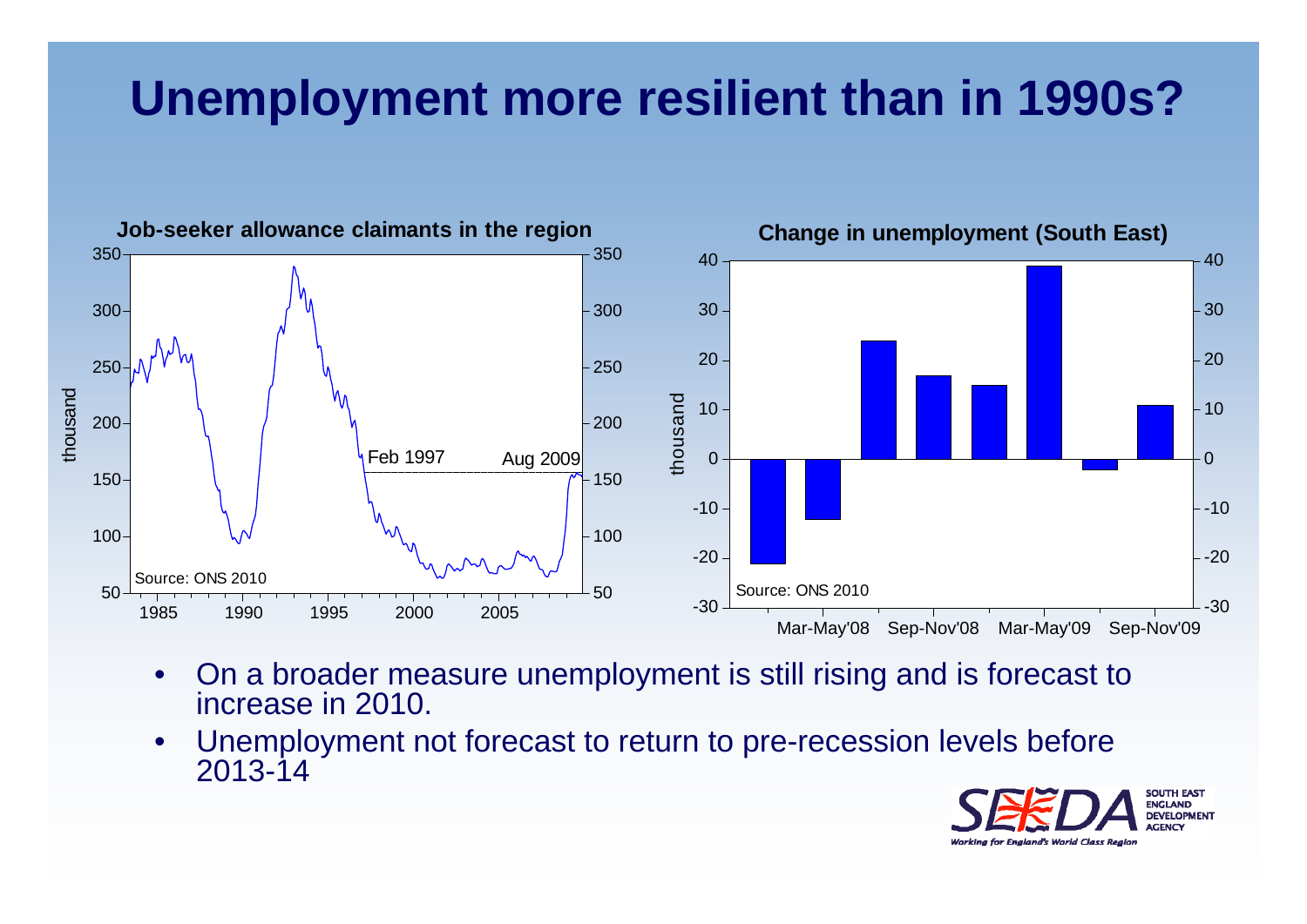#### **A rise in 'involuntary' inactivity during recession**

#### **% change in no. of economically inactive who want / don't want a job**

#### **Flows between inactivity and unemployment**





20

25

30

35

40

45

50

55

60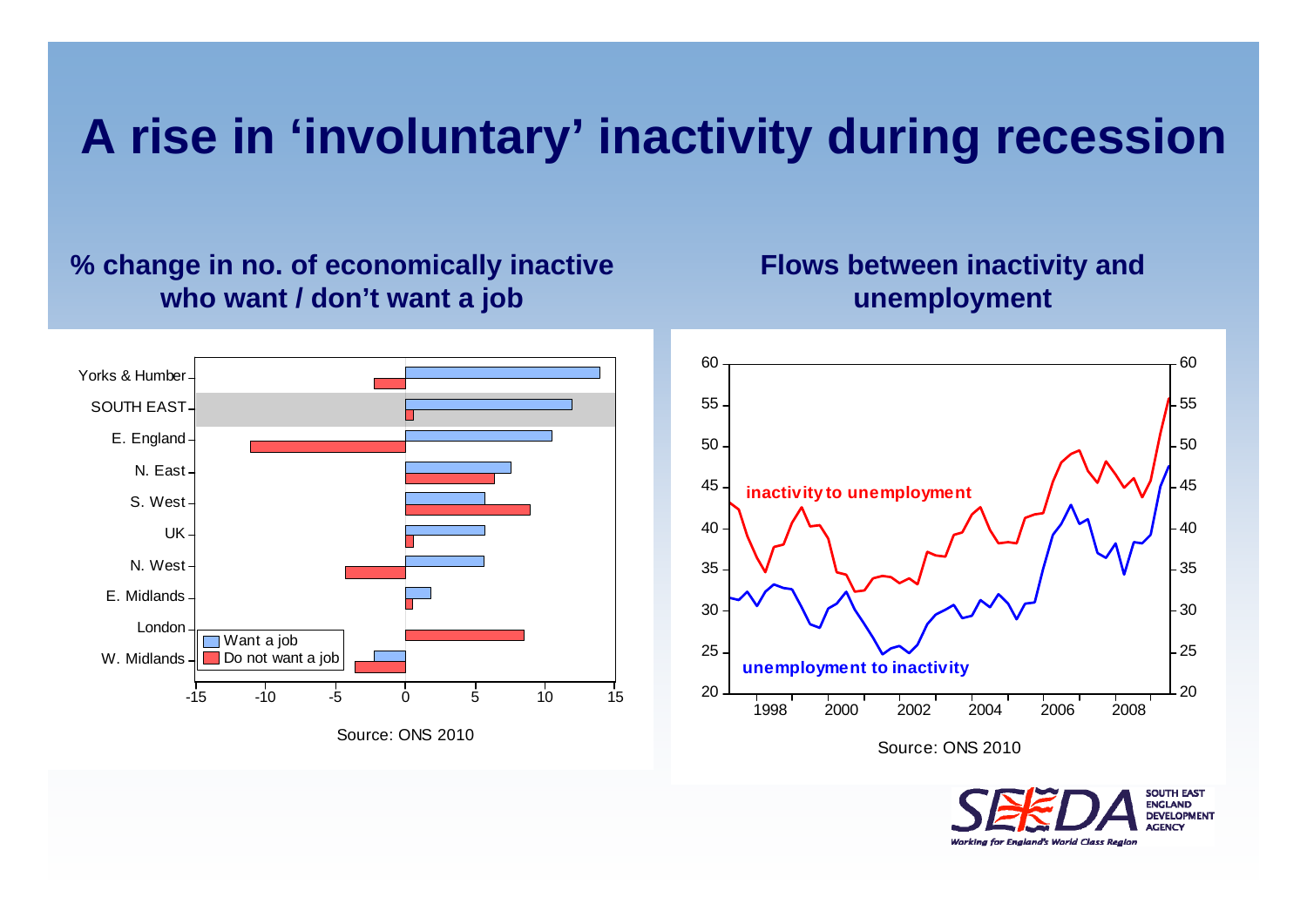## **Flexible approaches to staffing in recession**

#### **Part-time employment as a percentage of total employment**

#### **Proportion of part-time workers who cannot find a full-time job**





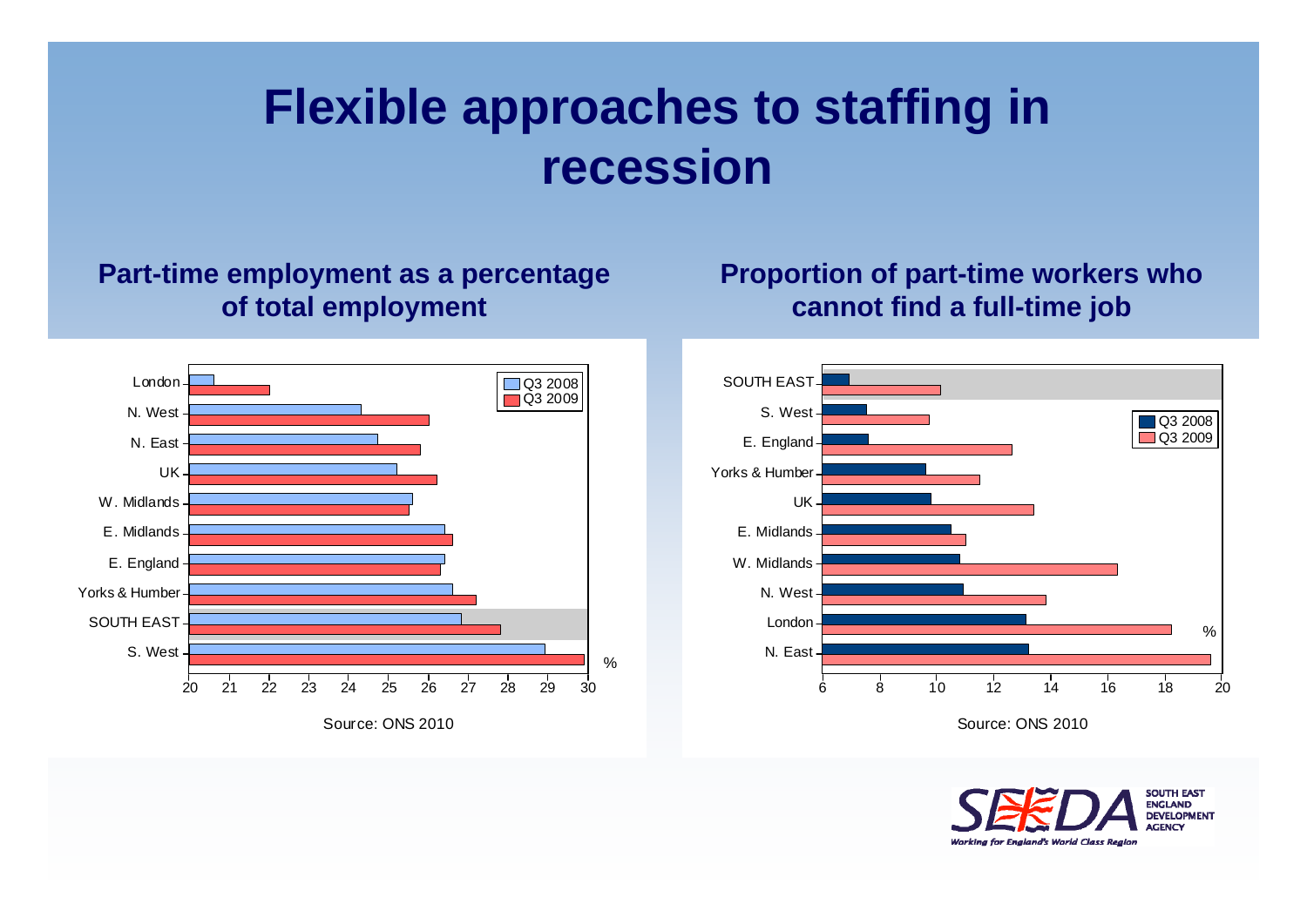#### **Unemployment – sub-regional performance**



© Crown Copyright and database right 2010. All rights reserved. Ordnance Survey Licence number 100029140 Produced by SEEDA Research & Economics © All rights reserved 2010

- •Faster increases in claimant count unemployment in coastal areas.
- • Large urban areas holding up better than in earlier stages of the recession.